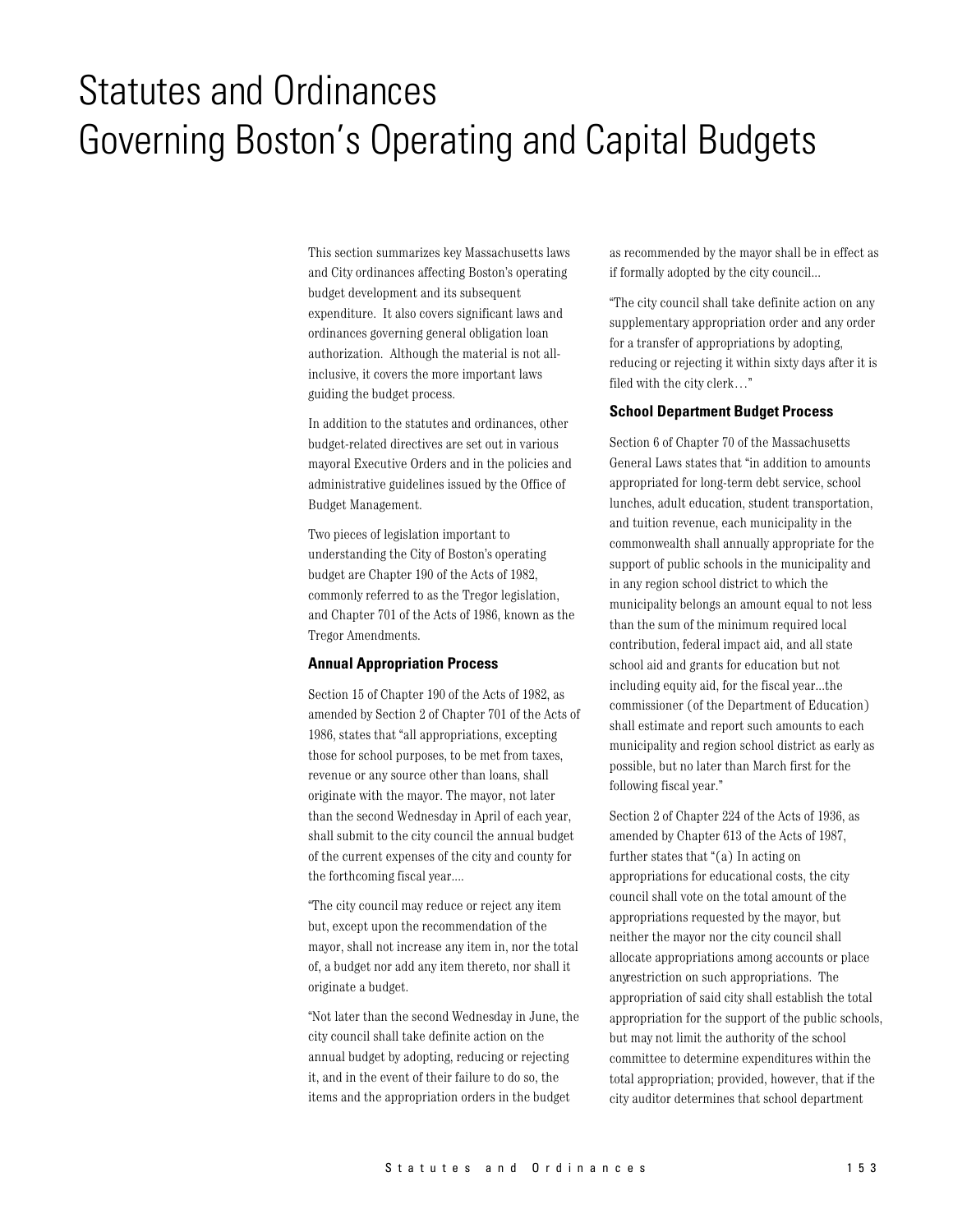expenditures in any fiscal year are projected to be in excess of total budgeted expenditures for that fiscal year, as supported by appropriation and other available funding, then the school committee shall not reallocate or transfer funds from any item in the budget for that fiscal year to fund any such projected additional expenditures.

"(b) After the fourth Wednesday of March of any fiscal year, the school committee shall not initiate or authorize any new or additional programs or categories of expenditures requiring additional unbudgeted expenditures unless such programs or categories have been incorporated and fully funded in the budget for the subsequent fiscal year. If such programs or categories have not been incorporated and fully funded in the budget for the subsequent fiscal year, they shall not be initiated or authorized until the school committee shall have amended its budget submission for the subsequent fiscal year to reduce or eliminate other costs, programs or categories in amounts equal to the projected annualized costs of the new or additional programs or categories of expenditures.

"(c) The superintendent of schools shall prepare and submit to the school committee, the city auditor and the city office of budget management, a monthly budget update report which shall detail and itemize year-to-date and projected school department expenditures and budget transfers."

## **School Department Financial Affairs**

Section 1B of Chapter 231 of the Acts of 1906, as amended by Chapter 613 of the Acts of 1987, notes that "the school committee may delegate, in whole or in part, to the superintendent of schools the authority to approve for the school department the acceptance and expenditure of grants or gifts of funds from the federal government, charitable foundations, private corporations, individuals, or from the commonwealth, its counties, municipalities or an agency thereof, the provisions of Section 53A of Chapter 44 of the General Laws notwithstanding.

"(b) The superintendent of schools shall provide to the school committee, the city auditor and the office of budget management of the City of Boston a report, detailing the source, purpose and balance on hand of all funds received or expended pursuant to subsection (a), quarterly."

Section 2 of Chapter 231 of the Acts of 1906, as amended by Chapter 613 of the Acts of 1987, states that "subject to appropriations therefore, the superintendent of schools shall have the exclusive authority to make on behalf of the school committee contracts, or amendments to contracts, for the purchase or rental of equipment, materials, goods or supplies, leases of property, alterations and repairs of school property, and for professional or other services, with the exception of collective bargaining agreements and contracts for the transportation of students. All school department contracts or amendments to contracts shall otherwise conform to the requirements of the city charter of the city of Boston.

"(b) With respect to all contracts, agreements or amendments thereto made or entered into by the school department, the superintendent shall be responsible for establishing procedures for auditing and monitoring the compliance of the parties with the terms and obligations of such contracts, agreements or amendments thereto."

#### **Charter Schools Legislation**

Section 89 of Chapter 71 of the Massachusetts General laws as amended establishes guidelines for charter schools across the state. Charter schools are established for several reasons, including encouraging development and maintenance of innovative learning programs within public education, allowing educators more flexibility in working with school committees and unions, giving parents and students greater choice in learning programs, presenting educators with opportunities and tools to establish innovative and alternative educational programs, fostering performance-based educational programs, developing models for other schools to follow and providing students with opportunities to specialize within academic areas. (See *Education* section of Volume I for detail on Boston's Charter schools.)

#### **Reserve Fund**

Section 7 of Chapter 701 of the Acts of 1986, requires the creation of an operating budget Reserve Fund to deal with "extraordinary and unforeseen expenditures." This section requires that "prior to the date when the tax rate for a fiscal year is fixed, [the City must] include in the appropriations for such a fiscal year as a segregated reserve fund a sum not less than 2 1/2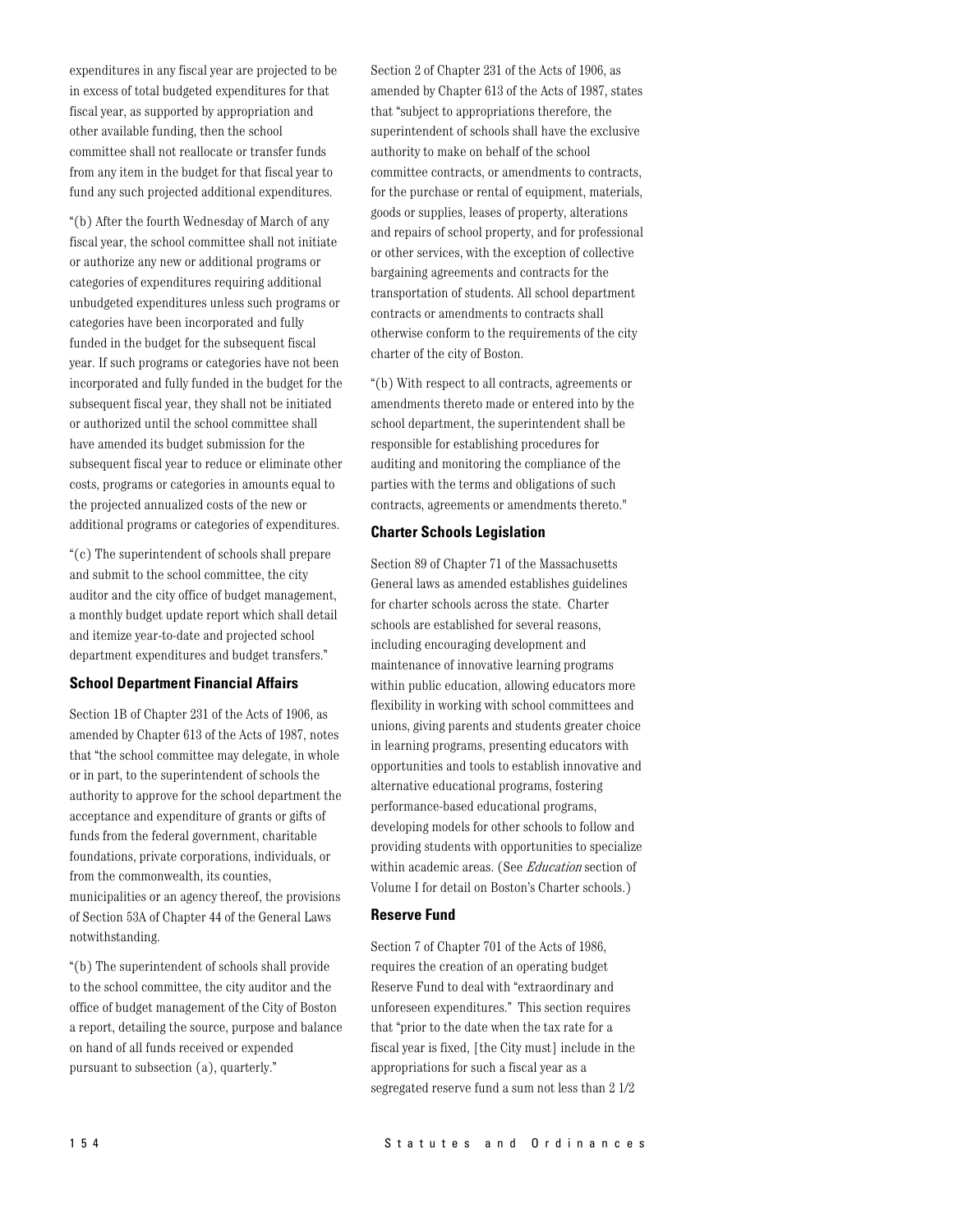percent of the preceding year's appropriations for city and county departments, excepting the school department...

"The mayor, with the approval of the city council, may make direct drafts or transfers against this fund before the close of he fiscal year, provided that no such drafts or transfers be made before June first in any fiscal year...

"Each transfer recommended by the mayor to the city council shall be accompanied by written documentation detailing the amount of such transfers and an explanation for the transfer..."

The section also notes "the school department shall establish a segregated reserve fund of not less than one percent of the current fiscal year's appropriations to the school department within ten days of final approval of such appropriations. No expenditures may be made from this [school] department reserve] fund before May first in any fiscal year...and shall require the approval of the mayor and the city council."

# **Budget Allotment Process and Reallocations**

Section 18 of Chapter 190 of the Acts of 1982, as amended by Sections 8 and 9 of Chapter 701 of the Acts of 1986, requires that "on or before August first of each year, or within ten days of the annual appropriation order for such fiscal year, whichever shall occur later, the city or county officials in charge of departments or agencies, including...the school department, shall submit to the city auditor, with a copy to the city clerk...an allotment schedule of the appropriations of all personnel categories included in said budget, indicating the amounts to be expended by the department or agency for such purposes during each of the fiscal quarters of said fiscal year."

The school department's allotment may not be greater than 20 percent for the first quarter and 30 percent in each of the remaining three quarters. Allotments for city and county agencies may not exceed 30 percent for first or second quarters or be less than 21 percent for the third and fourth quarters.

In addition, "whenever the city auditor determines that any department or agency, including the school department, will exhaust or has exhausted its quarterly allotment and any amounts unexpended in previous quarters, he shall give

notice in writing to such effect to the department head, the mayor and the city clerk, who shall transmit the same to city council.

"The mayor, within seven days after receiving such notice, shall determine whether to waive or enforce such allotment. If the allotment...is waived or not enforced...the department or agency head shall reduce the subsequent quarter's allotments appropriately and the director of administrative services, within seven days, shall state in writing to the city council and the city clerk what reductions in each subsequent quarter's allotment will be taken or what reallocations or transfers will be made to support the spending level in each subsequent quarter's allotment. If the allotment for such quarter is enforced and not waived, thereafter the department shall terminate all personnel expenses for the remainder of such quarter...

No personal expenses earned or accrued, within any department, shall be charged to or paid from such department's or agency's allotment of a subsequent quarter without approval by the mayor. except for subsequently determined retroactive compensation adjustments.

"Approval of a payroll for payment of wages, or salaries or other personnel expenses which would result in an expenditure in excess of the allotment shall be a violation by the department or agency head...

"To insure that the overall city and county" spending program remains in balance, the mayor may reallocate no more than three million dollars of non-personnel appropriations other than school appropriations during a fiscal year to other departmental purposes provided that in no department from which appropriations have been reallocated in accordance with this section shall any transfers be made...from personal services to non-personal services, except with the approval of a two-thirds vote of city council, if such transfer would require the layoff of departmental personnel, who have been permanently appointed to a position in the department...

"No reallocation may be made under this section after April fifteenth in any fiscal year.

"A list of each reallocation made by the mayor shall be transmitted to the city council and the city clerk by the city auditor by April thirtieth in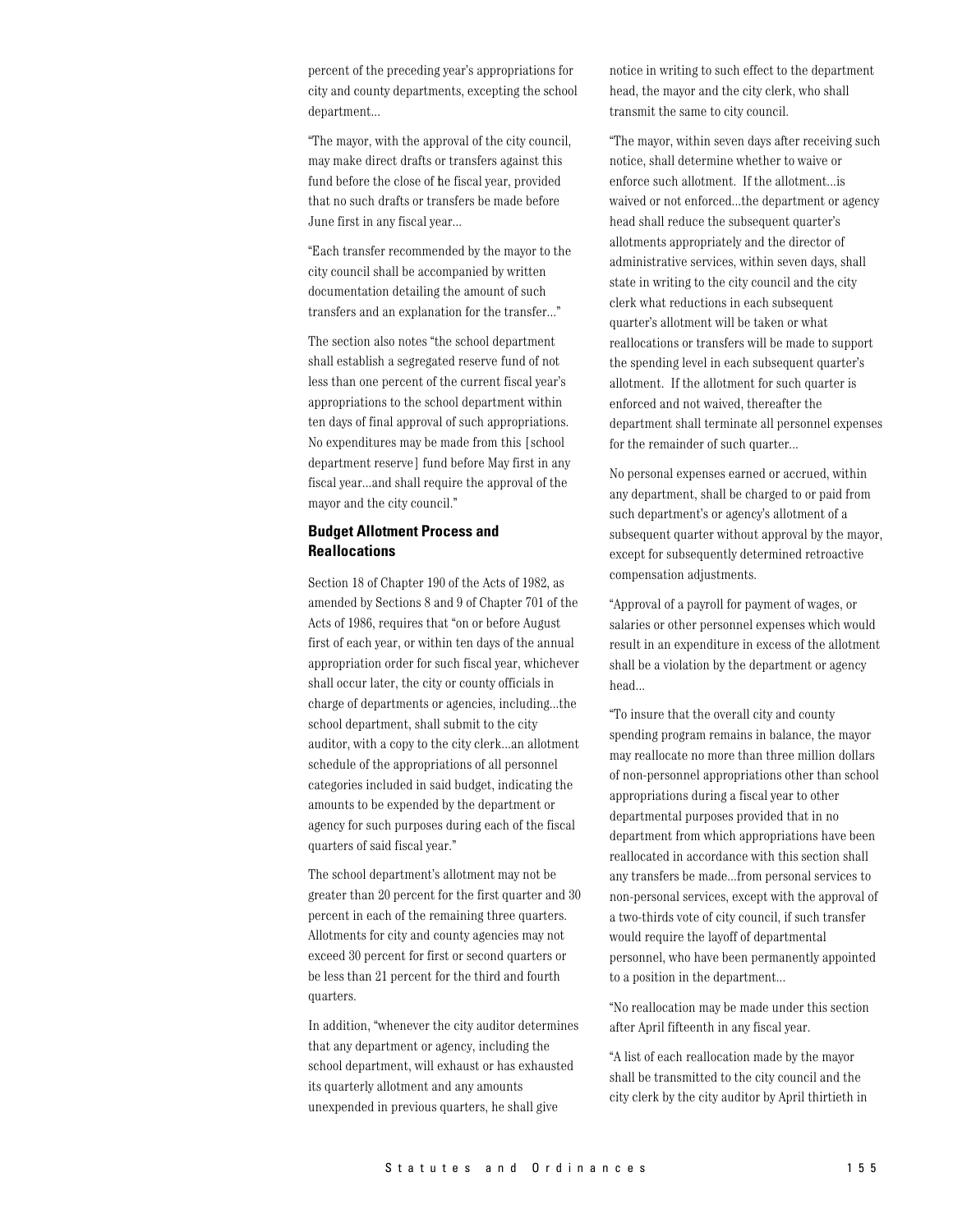any fiscal year. In each case, the report shall state the accounts from which the transferred funds were taken and the accounts to which the funds were reallocated, and the reasons therefore."

# **Transfer of Appropriations**

Section 23 of Chapter 190 of the Acts of 1982, as amended by Section 3 of Chapter 701 of the Acts of 1986, states that "after an appropriation of money has been made...no transfer of any part of the money thus appropriated, between such department or office and another department or office, shall be made, except in accordance with and after the written recommendation of the mayor to the city council, approved by a vote of two-thirds of all the members of the city council, provided that the city auditor, with the approval in each instance of the mayor, may make transfers, other than for personal services, from any item to any other item within the appropriations for a department, division of a department or county office.

"After the close of the fiscal year, the city auditor" may, with the approval of the mayor in each instance, apply any income, taxes and funds not disposed of and make transfers from any appropriation to any other appropriation for the purpose only of closing the accounts of such fiscal year, provided further that the city auditor within seventy days after the close of the fiscal year, shall transmit to city council and the city clerk a report listing what income, taxes, or funds were applied and what transfers were made and the reasons therefore."

# **Penalty for Overspending Budget**

Section 17 of Chapter 190 of the Acts of 1982 (Tregor) states that "no official of the city or county except in the case of extreme emergency involving the health and safety of the people or their property, shall expend intentionally in any fiscal year any sum in excess of the appropriations duly made in accordance with law, nor involve the city in any contract for the future payment of money in excess of such appropriations...

"Any official who violates the provisions of this section shall be personally liable to the city for any amounts expended intentionally in excess of an appropriation to the extent the city does not

recover such amounts from the person to whom paid..."

# **Appropriation Restrictions**

Section 10 of Chapter 701 of the Acts of 1986, requires that "the mayor and city council shall appropriate for the hospitalization and insurance account an amount not less than the average of the past three years actual expenditures from those accounts. The city auditor shall certify, in writing to the board of assessors that adequate funds are provided in the operating budget for existing collective bargaining contracts..."

Restrictions on the Use of Proceeds from the Disposition Of Surplus Property - Section 24 of Chapter 190 of the Acts of 1982, as amended by Section 4 of Chapter 701 of the Acts of 1986, requires that "proceeds from the disposition of any surplus property shall be deposited in a separate fund which shall be known as the Surplus Property Disposition Fund, and shall be used only as follows: (1) the amount equivalent to the debt incurred, and interest paid or payable thereon, as a result of the acquisition or improvement from time to time of the property shall be used only for purposes for which the city is authorized to incur debt for a period of ten years or more and (2) all proceeds in excess of such amount shall be credited to the capital fund of the city unless the city council by a majority vote determines with the approval of the mayor to credit such proceeds to the general fund of the city."

# **Duties of Supervisor of Budgets**

City of Boston Code Ordinance 5, section 5 states that "the supervisor of budgets shall, under the direction of the mayor and in consultation with the director of administrative services, prepare in segregated form the annual and all supplementary budgets...and shall report to the mayor on all subsequent revisions of the items in any budget...

"The supervisor of budgets shall also prepare...all transfer orders...

"The supervisor of budgets shall further prepare...the form of estimate sheets to be used by each officer, board and department, and each division of a department for which the city appropriates money, and the form of monthly report of such officer, board and department, and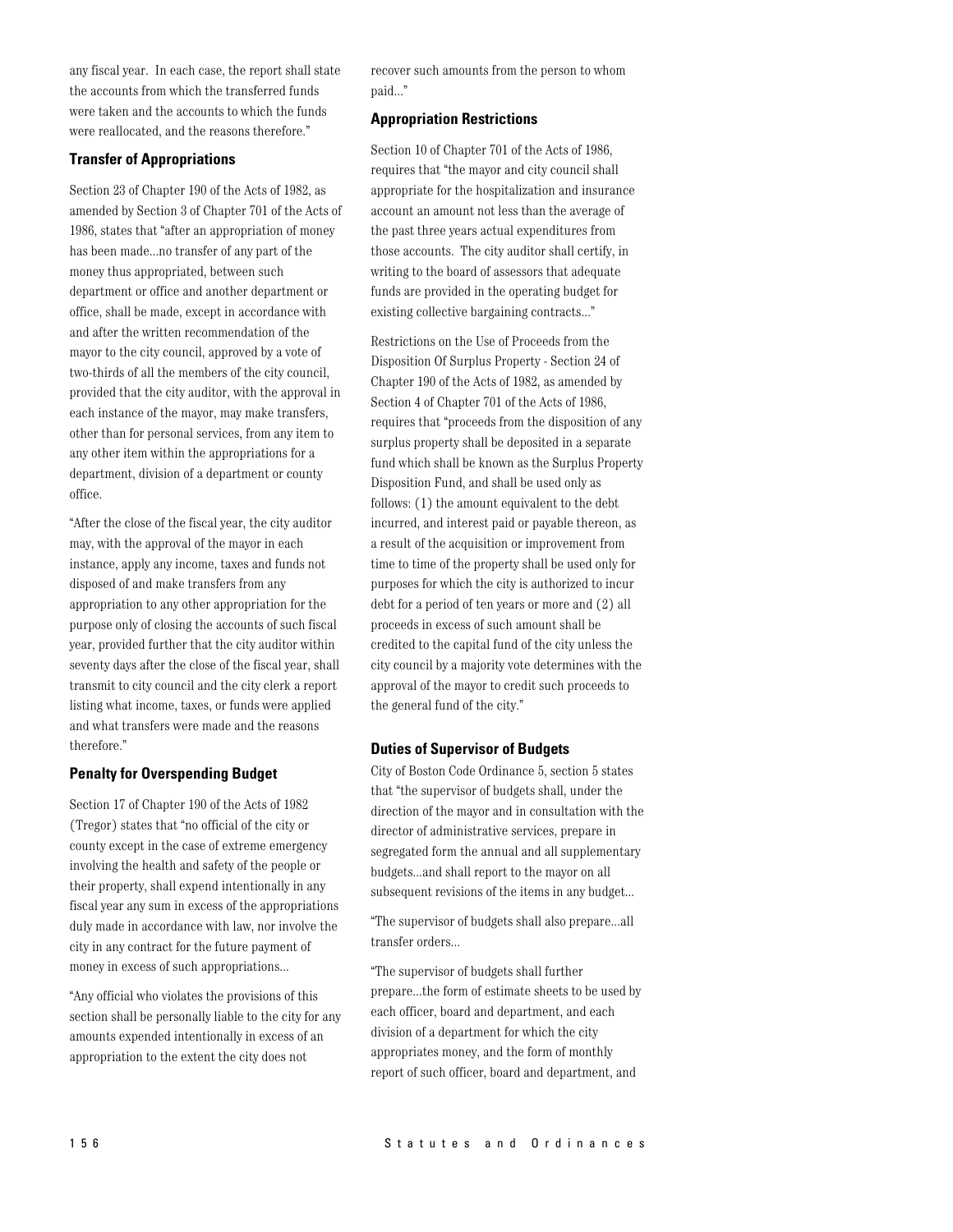each division thereof, showing expenditures to date of all appropriations by them.

"The supervisor of budgets shall, in addition, have the powers and perform the duties conferred or imposed on the budget commissioner by any statute other than Section 56 of Chapter 35 of the General Laws."

#### **Convention Center Legislation**

Chapter 152 of the Acts of 1997, the Convention Center Legislation, enacted in 1997, authorized the development and construction of a convention center in Boston.

Under this legislation and through the joint efforts of the Boston Redevelopment Authority (BRA) and Massachusetts Convention Center Authority (MCCA), the new Boston Convention and Exhibition Center has been developed and constructed on a 60-acre site in South Boston. The facility, which opened in June 2004, includes 516,000 square feet of contiguous exhibition space in addition to ballrooms, meeting rooms, banquet, and lecture halls.

The enabling law authorizes the Commonwealth to borrow up to \$609.4 million for facility construction and the City to borrow up to \$182.8 million for acquisition and preparation of the land. The state funds its share of expenses through several sources, including a convention center financing fee from hotel rooms; meals, beverage and sales taxes; sightseeing vehicle surcharges, and vehicle rental surcharges (\$10 each, of which \$1 is earmarked for Boston).

Boston's expenses are funded through a Room Occupancy Excise Fund. The City earmarks the four-percent excise from new hotels that opened on or after July 1, 1997, a \$1 surcharge for vehicle rentals as part of the state surcharge and new taxi medallion sales for the fund.

With the construction of the new convention center, Boston is poised to become a major competitor for international and national convention and exhibition business, thereby stimulating economic development and investment. With new attractions, tourism-related businesses will expand, thereby encouraging secondary spending for transportation services, recreation, and entertainment and at hotels, restaurants, and retail stores. The ultimate economic benefit will be new jobs, new businesses, and new investment opportunities, resulting in an improved quality of life for Boston residents.

#### **Boston Jobs and Living Wage Ordinance**

Chapter 3 of the Ordinances of 1998, amending Chapter 5 of the Ordinances of 1997, was enacted on July 1, 1998. This ordinance established guidelines requiring companies and organizations with city service contracts of \$100,000 or more to pay all workers a living wage of at least \$9.11 an hour. The Living Wage Ordinance has since been amended by Chapter 8 of the Ordinances of 2001 to require companies and organizations with city service contracts of \$50,000 upon enactment and \$25,000 as of July 1, 2002 to pay no less than \$10.25 an hour. That hourly wage is to be adjusted every July 1 (beginning July 1, 2002) according to the formula contained in the ordinance. The adjusted living wage as of July 1, 2005 will be  $$11.57.$ 

The intent of this ordinance is to balance a decent wage for the working poor with economic development in the business community. By raising the wage level, it is expected that consumer income will increase, poverty levels will decrease, neighborhood businesses will be invigorated, and the need for taxpayer-funded social programs will decline. The living wage level, higher than the federal minimum wage, is designed to meet the needs of a family of four to live at or above the federal poverty level.

This ordinance applies to for-profit and non-profit companies with 25 employees or more. Exemptions to this ordinance include school-towork programs, summer youth programs, seasonal or part-time work, or where compliance would result in extreme hardship.

#### **Contracting Procedures**

Chapter 262 of the Acts of 1998, as amended, states that all contracts made by any department of the City of Boston having power to incur such obligations where said obligations are to be paid for wholly from the City's treasury, shall, when the amount involved is \$25,000 or more, be in writing and be approved by the mayor.

#### **Pension Funding Changes**

To aid municipalities dealing with property tax reduction due to Proposition 2 ½, the state began assuming the cost for local pension COLAs as of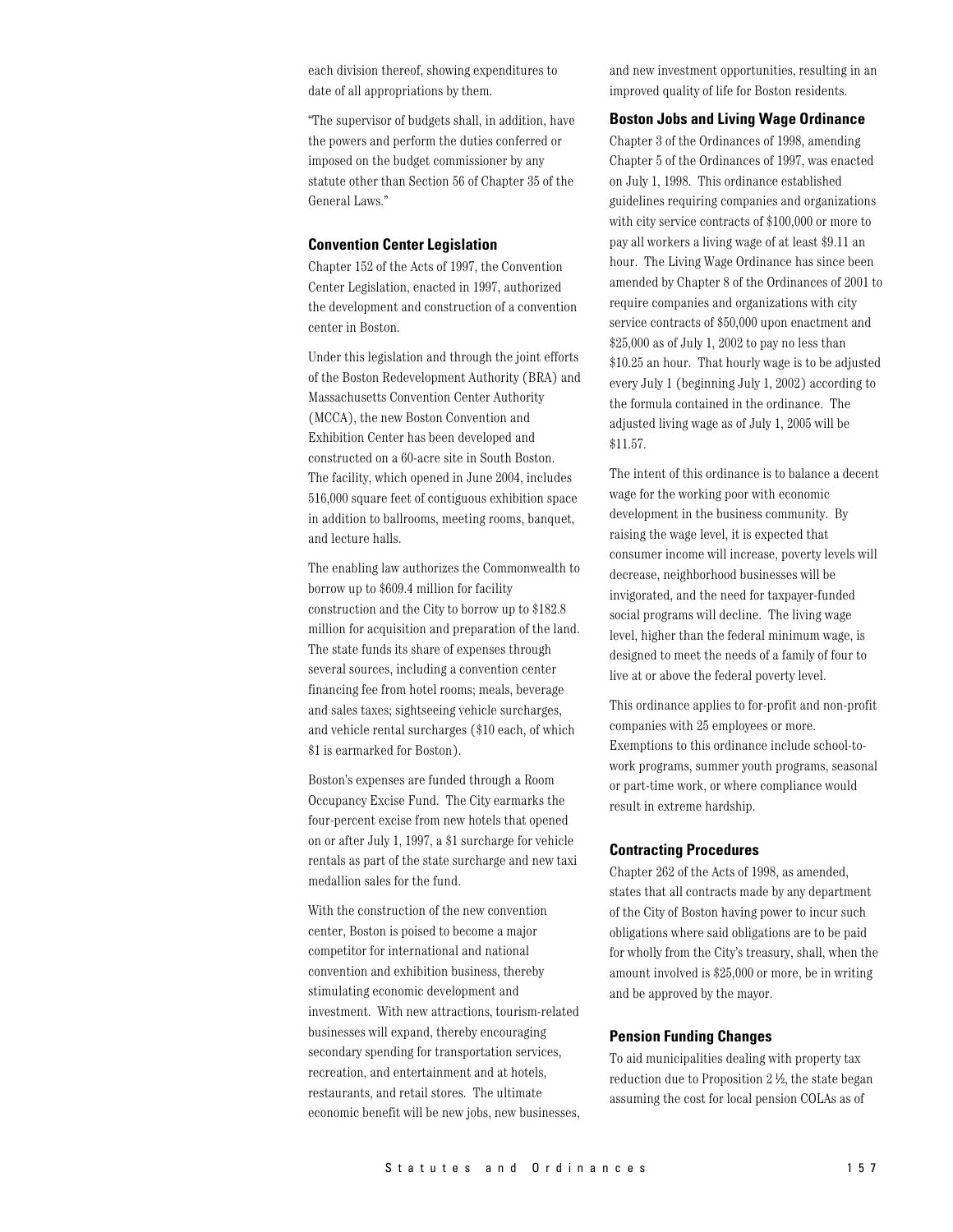1981. During the FY97 budget process, the state clearly stated it would not fund local pension COLAs in subsequent years. The state, however, remains obligated to pay for local pension COLAs awarded between FY81 and FY97.

The impact of assuming the funding for COLAs granted after FY98 increased the unfunded pension liability of the State-Boston Retirement System (SBRS) by approximately \$200 million. (The unfunded pension liability is amortized and paid for over the course of a long-term funding schedule.)

There are several items that the SBRS is asked to take into consideration before it votes on an annual COLA increase. They are:

- Whether the SBRS rate of return on  $1.$ assets during the previous calendar year was less than the assumed rate of return in its funding schedule;
- 2. Whether for a majority of the City's union members no collective bargaining increases have been awarded during the current fiscal year;
- $3.$ Whether the property tax levy in the last state-approved property tax rate has been restricted or reduced due to the net effective property tax rate hitting the property tax rate ceiling of 2.5% of total taxable value;
- 4. Whether the City's current fiscal year net cherry sheet aid (cherry sheet aid minus cherry sheet state assessments) has been reduced:
- 5. Whether the City shows a deficit in the most recent completed fiscal year for the budgetary basis operating budget.

The COLA is set each year at the CPI or an amount up to, but not greater than 3% on the first \$12,000 of a retiree's annual payment. Locally funded COLA's were approved by the SBRS board for each year from fiscal 1999 through fiscal 2005.

# **Boston Public Health Act of 1995**

The Boston Public Health Act of 1995 (Chapter 147) established a new, comprehensive health care system to meet the challenges of a rapidly changing health care environment.

Chapter 147 abolished the Department of Health & Hospitals and established the Boston Public Health Commission (BPHC) in its place. With City Council approval, the legislation allowed the City to merge or consolidate the operations and assets of the hospitals with the Boston University Medical Center Hospital per the following guidelines:

"(1) ensuring the availability of a full range of primary through tertiary medical programs, in addition to a commitment to public health, preventive, emergency and long term rehabilitative care programs;

(2) serving both urban and suburban communities in a culturally and linguistically competent manner that strives to meet the current and changing health care needs of people of all races, languages, cultures and economic classes;

(3) providing a high degree of medical, nursing, management and technical competency and accountability;

(4) enhancing its role as a major academic medical center, including support for bio-medical, public health, medical education and basic science research;

(5) providing managed care services to the communities served by the new medical center and participating effectively and competitively in managed care plans serving the patient population; and

(6) treating its patients, staff and the communities served with respect and dignity."

Through a network with private hospital, community health centers, the new Boston Medical Center, and community-based organizations and providers, the City's Public Health Commission offers a myriad of health services. Services include primary care, specialized services such as AIDS treatment and prevention, communicable disease control, injury prevention, substance abuse services, infant mortality prevention and ambulance services. In addition, the Public Health Commission operates the City of Boston's homeless shelter.

The budget should set forth the amount by which, if any, the projected expenditures exceed revenues and the net cost of public health services. If there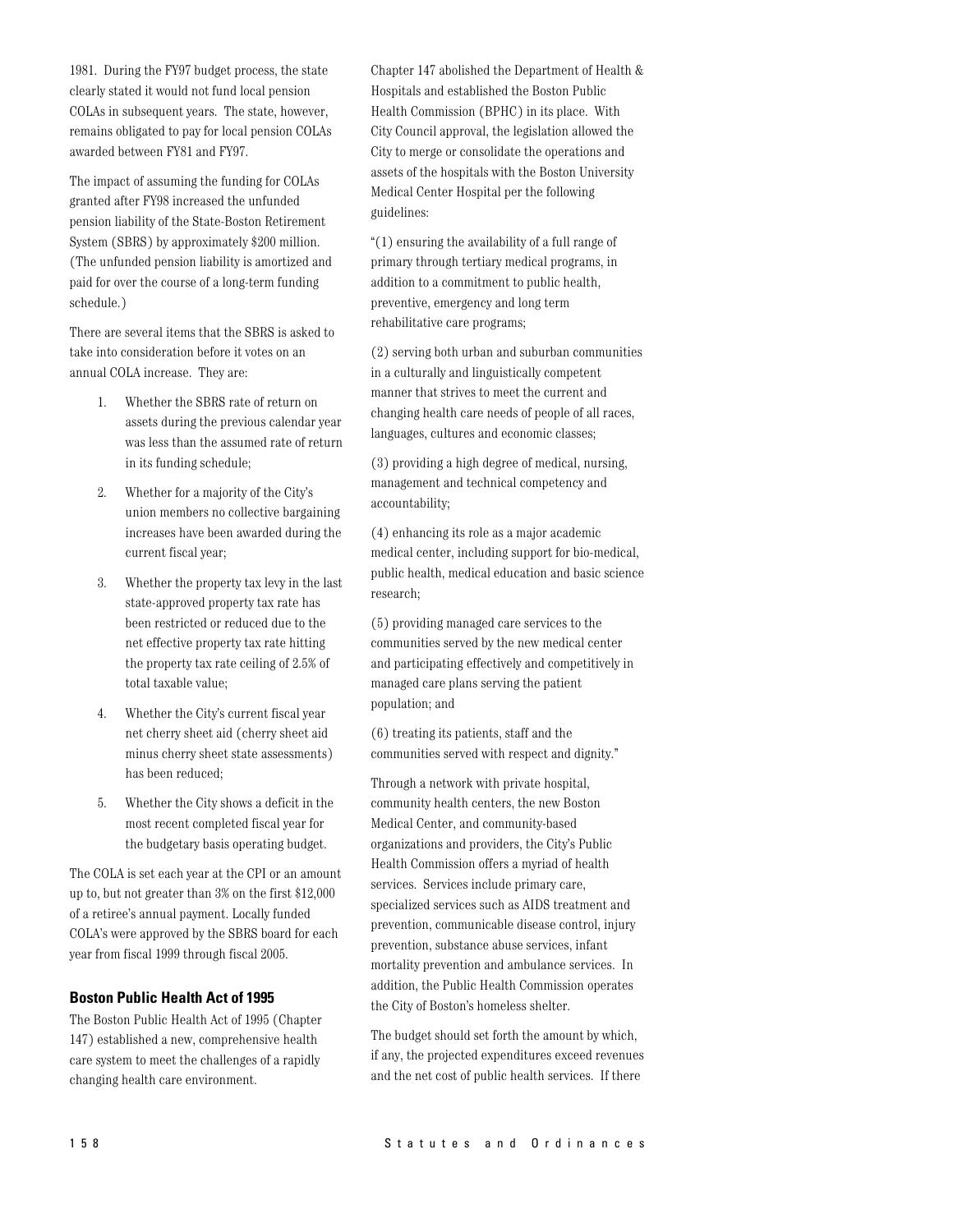is a net cost of public health services, the budget is subject to mayoral review and approval. The mayor may approve or reject and return the budget to the BPHC. If the budget is accepted, the mayor shall include the net cost of public services in the City's annual budget and may submit supplementary appropriations as needed. The BPHC must adopt its budget no later than the second Wednesday in June.

#### **Classification of City Debt**

Pursuant to the Bond Procedure Act of 1983, all indebtedness of the City, other than certain special obligation bonds, constitutes general obligation indebtedness of the City for which its full faith and credit are pledged and for the payment of which all taxable property in the City is subject to ad valorem taxation without limit as to rate or amount. Pursuant to the 1982 Funding Loan Act and the Bond Procedure Act of 1983, general obligation bonds of the City may also be secured by a pledge of specific City revenues pursuant to covenants or other arrangements established under a trust or other security agreement. In addition, special obligation bonds of the City may be issued and be payable from and secured solely by a pledge of specific revenues derived from a revenue-producing facility of the City. Indebtedness of the City may also be classified by the nature of the City's obligation for the payment of debt service, depending on whether such debt is a direct obligation of the City or is an obligation of another governmental entity for the payment that the City is indirectly obligated.

## **Direct Debt**

Direct debt of the City consists principally of the City's outstanding general obligation bonds for which the City's full faith and credit are pledged and for the payment of which all taxable property in the City is subject to ad valorem taxation without limit as to rate or amount. The City's direct indebtedness does not include special obligation debt which may be secured solely by a pledge of specific revenues derived from a revenue-producing facility of the City or for which the payment of which the City's obligation is subject to annual appropriation.

The City's special obligation indebtedness outstanding as of April 1, 2005 consists of the City's Special Obligation Refunding Bonds of \$127.8 million, Boston City Hospital Issue dated August 15, 2002 issued in order to refund the City's Revenue Refunding Bonds, Boston City Hospital (FHA Insured Mortgage), Series B, dated June 1, 1993 of which \$114.3 million is outstanding, and the Special Obligation Bonds of \$116.9 million Convention Center Loan, Act of 1997 of which \$112.5 million is outstanding. For further discussion of the mechanics of the Special Obligation Refunding Bonds, please refer to the City's most recent Official Statement dated February 1, 2005.

#### **Secured Indebtedness**

In addition to authorizing the City to secure its indebtedness with letters of credit, the Funding Loan Act of 1982, and the Bond Procedure Act of 1983, empower the City to secure any of its indebtedness issued under any general or special law by a pledge of all or any part of any revenues that the City received from or on account of the exercise of its powers. Examples include taxes (such as real property taxes), fees payable to or for the account of the City, and receipts, distributions, and reimbursements held or to be received by the City from the Commonwealth that are not restricted by law for specific purposes. Currently, the City does not have any outstanding bonds secured by such a pledge. The City, however, reserves the right in the future to issue bonds, notes or other obligations secured by various revenues of the City or by letters of credit.

## **Bond Procedure Act of 1983**

In 1983, the City Council passed and the Mayor signed a home rule petition to the state legislature that enacted Chapter 643 of the Acts of 1983 of the Commonwealth. This act, formally entitled the City of Boston Bond and Minibond Procedure Act of 1983, is referred to as the Bond Procedure Act of 1983. In 1984, the legislation modified various procedural restrictions related to the City's issuance of indebtedness. Such modifications provide, among other things, more flexible schedules for repaying debt principal, the issuance of variable rate bonds, term bonds and bonds redeemable at the option of the bondholder, and authorization for the sale of bonds at a discount. The legislation also provides the City with the authority to issue bonds in an amount up to \$5 million in any one fiscal year and notes in an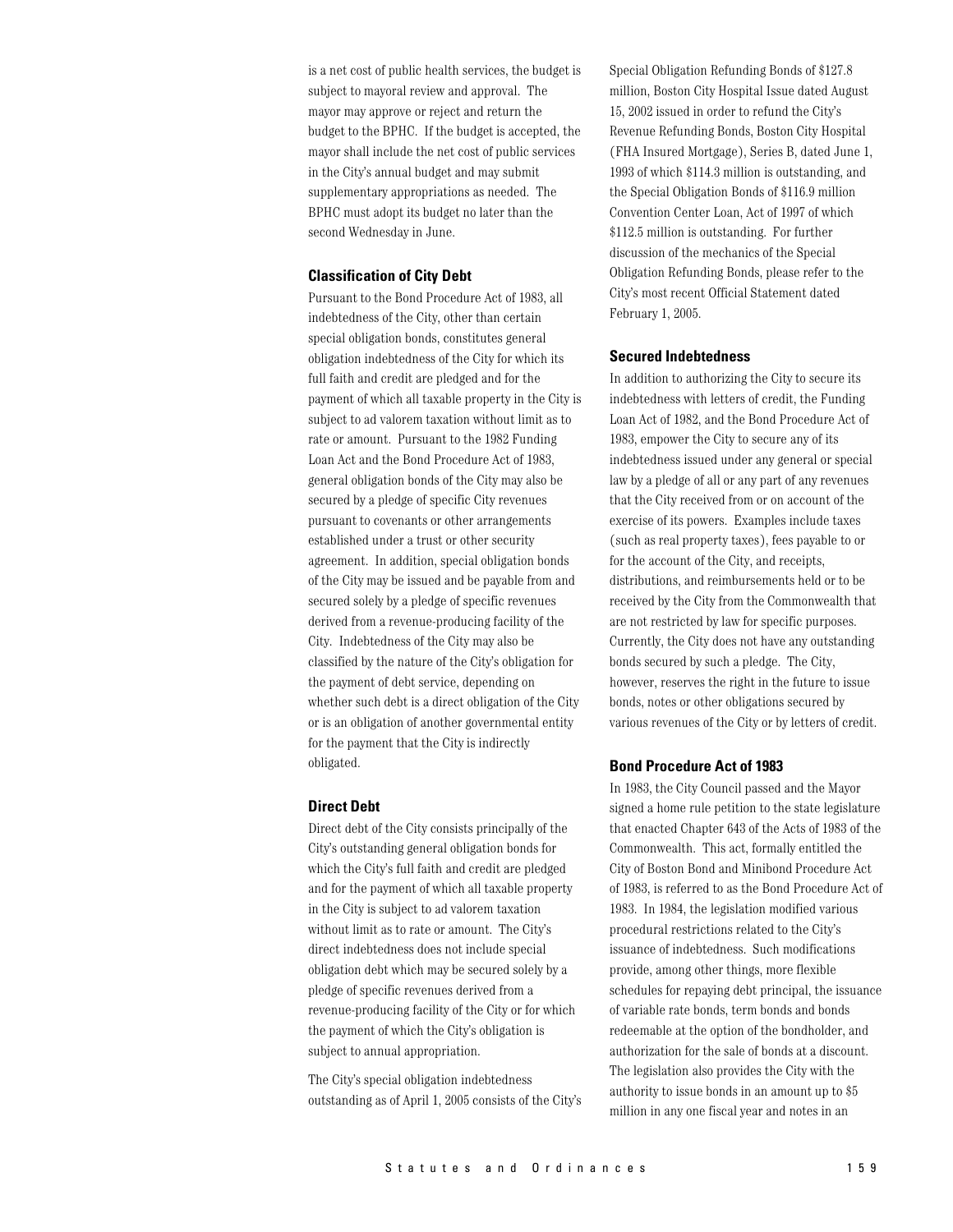amount outstanding at one time of up to five percent of the prior year's property tax levy. Each bond and note is issued in a denomination less than \$5,000 (known as minibonds and mininotes). In addition, the legislation authorizes the issuance of refunding bonds and grant anticipation notes, as well as restating the investment powers of the City and the extent to which city bonds are legal investments for certain entities.

The Bond Procedure Act of 1983 also reaffirms provisions of state law, indirectly affected by Proposition 2 ½. This law requires that the City's annual tax levy must include the debt and interest charges that are not otherwise provided for as well as all general obligation indebtedness of the City regardless of the date of issue.

In addition to modifications to the procedures related to the City's general obligation indebtedness, the legislation authorizes the City to finance revenue-producing facilities with special obligation bonds payable from and secured solely by a pledge of facility revenues. Under this act, the City may also issue general obligation bonds secured by the pledge of specific city revenues and finance projects that otherwise could be financed by bonds, lease, lease-purchase or sale-leaseback agreements. The Bond Procedure Act of 1983 was amended in August 1991 to provide, among other things, for increased flexibility in establishing debt principal amortization schedules.

## **Authorization of Direct Debt; Debt Limits**

All direct debt of the City requires the authorization of the city council and approval of the mayor. If the mayor should veto a loan order passed by the city council, the charter of the City provides that the loan order is void and may not be passed over the mayor's veto. Authorization of bonds under a loan order of the city council includes, unless otherwise provided in the loan order, the authorization to issue temporary notes in anticipation of such bonds. Under the Bond Procedure Act of 1983, temporary notes in anticipation of bonds, including any renewals thereof, must mature within two years of their issue dates.

The laws of the Commonwealth provide for a statutory debt limit for the City consisting of a debt limit and a double debt limit. The debt limit is 5.0 percent of the assessed valuation of taxable property in the City as last equalized by the state Department of Revenue and the double debt limit is 10.0 percent. The most recent Equalized Valuation ("EQV") of taxable property in the City approved on January 31, 2005 for use until January 30, 2007, or until a new EQV is established by the state legislature, stands at \$76.28 billion. Based on the current EQV, the City's debt limit is \$3.81 billion and its double debt limit equals \$7.63 billion. The City may authorize debt up to its debt limit without state approval. The City may authorize debt over the debt limit up to the double debt limit with the approval of a state board composed of the State Treasurer and Receiver General, the State Auditor, the Attorney General and the Director of Accounts, or their designees. As of April 1, 2005, the City has outstanding debt of \$587.6 million subject to the debt limit, and authorized but unissued debt subject to the debt limit of \$419.8 million. Based on the City's current debt limit of \$3.81 billion, the City has the capacity to authorize an additional \$2.81 billion of debt as of April 1, 2005.

There are many categories of general obligation debt exempt from the general debt limit (although authorization of such debt is subject to various specific debt limits, specific dollar limitations or state approval). Among others, these exempt categories include temporary loans in anticipation of current and in anticipation of reimbursements or other governmental aid, emergency loans, loans exempted by special laws, certain school bonds, and bonds for housing and urban and industrial development. The latter bonds are subject to special debt limits ranging from 0.5% to 10% of equalized valuation depending on purpose. On April 1, 2005, the City has \$258.7 million in outstanding debt exempt from the general debt limit and \$165.2 million in authorized but unissued debt exempt from the general debt limit.

#### **Related Authorities and Agencies**

In addition to direct and indirect indebtedness of the City, the City and certain agencies and commissions related to the City are authorized by law to issue obligations that are solely a debt of the agency or commission issuing the obligations or are payable solely from revenues derived from projects financed by such debt. Except as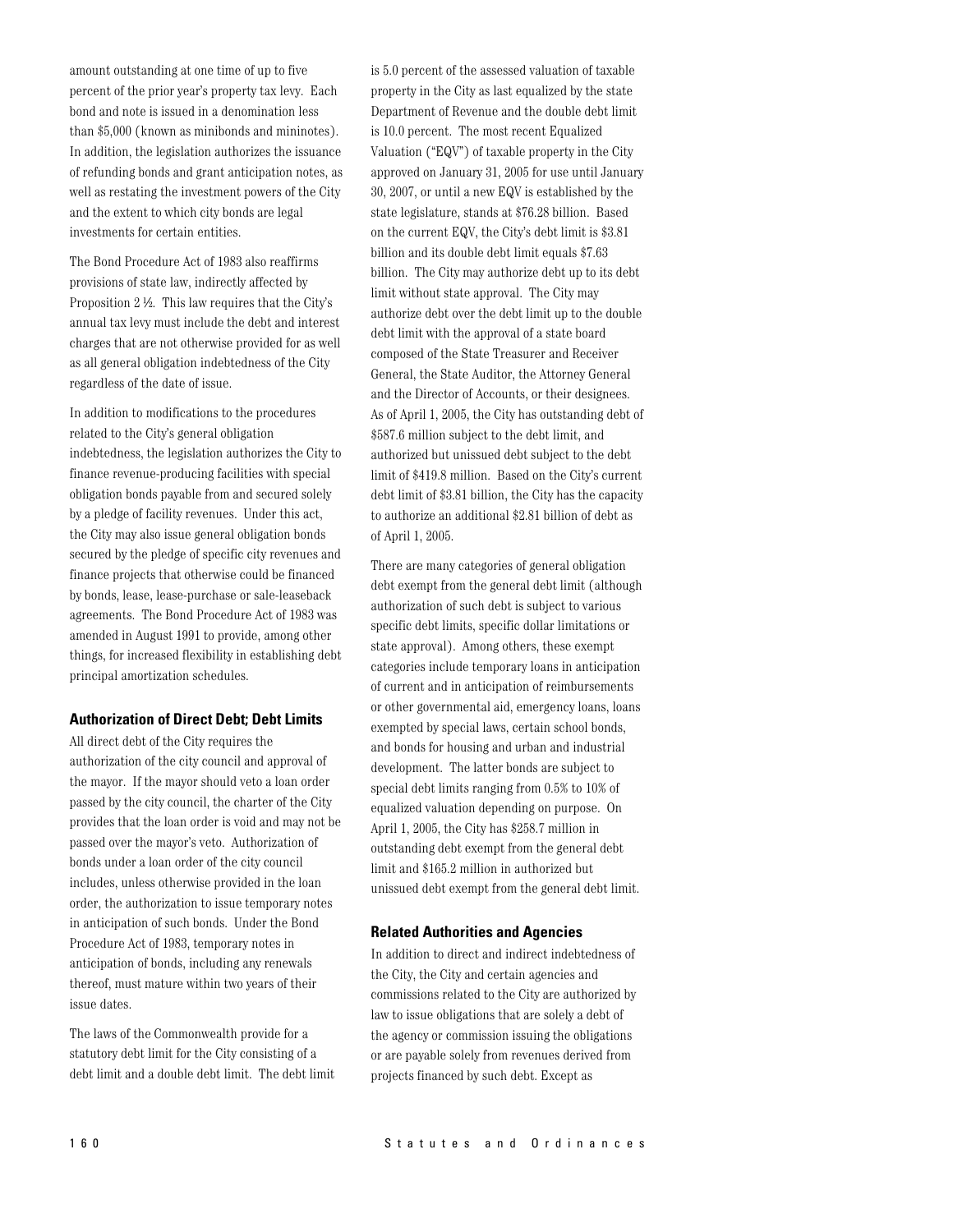described below, such obligations are not a debt of the City.

The Boston Public Health Commission is an independent corporate and political subdivision of the Commonwealth created in June 1996 as the successor to the City's Department of Health and Hospitals (DHH). Effective July 1, 1996, all powers and functions of DHH and THH (Trustees of Health & Hospitals) were transferred to the commission. In addition, the commission assumed all assets and liabilities of the City allocated to DHH. At its inception, the Commission also assumed responsibility for paying the City an amount equal to current debt service on all outstanding general obligation bonds of the City issued for public health and hospital purposes. Such bonds were outstanding on June 30, 2004 in the aggregate principal amount of \$12.1 million. These bonds are the City's general obligations whose outstanding amount is shown on the City's debt statement. The commission has also assumed responsibility for paying the current debt service on the City's Special Obligation Refunding Bonds dated August 1, 2002 for Boston City Hospital, which were issued to refund bonds that first financed the project in 1993. Such bonds are outstanding on April 1, 2005 in the aggregate principal amount of \$114.3 million.

The Boston Water and Sewer Commission (BWSC) is an independent political and corporate subdivision of the Commonwealth created 1977. At its inception, BWSC assumed responsibility for the operation of the City's water and sewer systems and for paying to the City an amount equal to current debt service on all outstanding bonds the City issued for water and sewer purposes. All debt service for such bonds has been paid. The City is not obligated on bonds issued by the Commission.

The Economic Development and Industrial Corporation of Boston (EDIC) is a political and corporate entity of the Commonwealth consisting of five members who are also appointed as members of the Boston Redevelopment Authority (BRA). EDIC has a variety of powers to assist industrial development projects in the City. EDIC is not authorized to issue debentures in excess of \$5 million secured solely by the credit and properties of EDIC and revenue bonds secured by revenues from the lease or sale of its projects. The City is also authorized to appropriate or borrow

monies for EDIC development projects within certain urban renewal debt limitations.

The BRA is a public political and corporate body that combines the City's redevelopment and planning board authority with certain powers of the state Department of Community Affairs. The BRA board consists of four members appointed by the Mayor, subject to confirmation by the City Council, and one member appointed by the State Department of Community Affairs. The BRA provides the planning support for major construction and redevelopment activity in the City. Although the BRA is authorized to issue revenue bonds and notes that are not city debts, the BRA traditionally finances its projects through a combination of federal and state grants, proceeds of general obligation bonds issued by the City, and revenues from the lease or sale of land.

# **Major Debt Statutes and Borrowing Authority**

Chapter 44, Sections 7 and 8 of the Massachusetts General Laws permits cities and towns in the Commonwealth to incur debt within and outside the statutory limits of indebtedness described previously for various municipal purposes and identifies the maximum maturity period for each purpose. The purposes include, but are not limited to, the original construction and equipping of municipal facilities, repairs and renovations to existing municipal structures, construction and/or reconstruction of water and sewer mains, improvements to parks and playgrounds, reconstruction and resurfacing of roads, roadway and street lighting and equipment acquisitions. On July 31, 2003, the Municipal Relief Act, Chapter 46 of the Acts of 2003 passed. It amended section 7 of Chapter 44 of the General Laws so that the City would no longer be required to go to the state Emergency Finance Board for approval of debt incurred for remodeling, reconstruction or extraordinary repairs to public buildings.

The Capital Improvements Act of 1966, as amended, permits the City of Boston to issue debt outside the debt limit for various municipal purposes, including new construction and renovation of existing facilities. The legislation provides a specific limit on the total amount of debt that may be issued under the statute.

Chapter 208 of the Acts of 2004 established a new Massachusetts School Building Authority. The